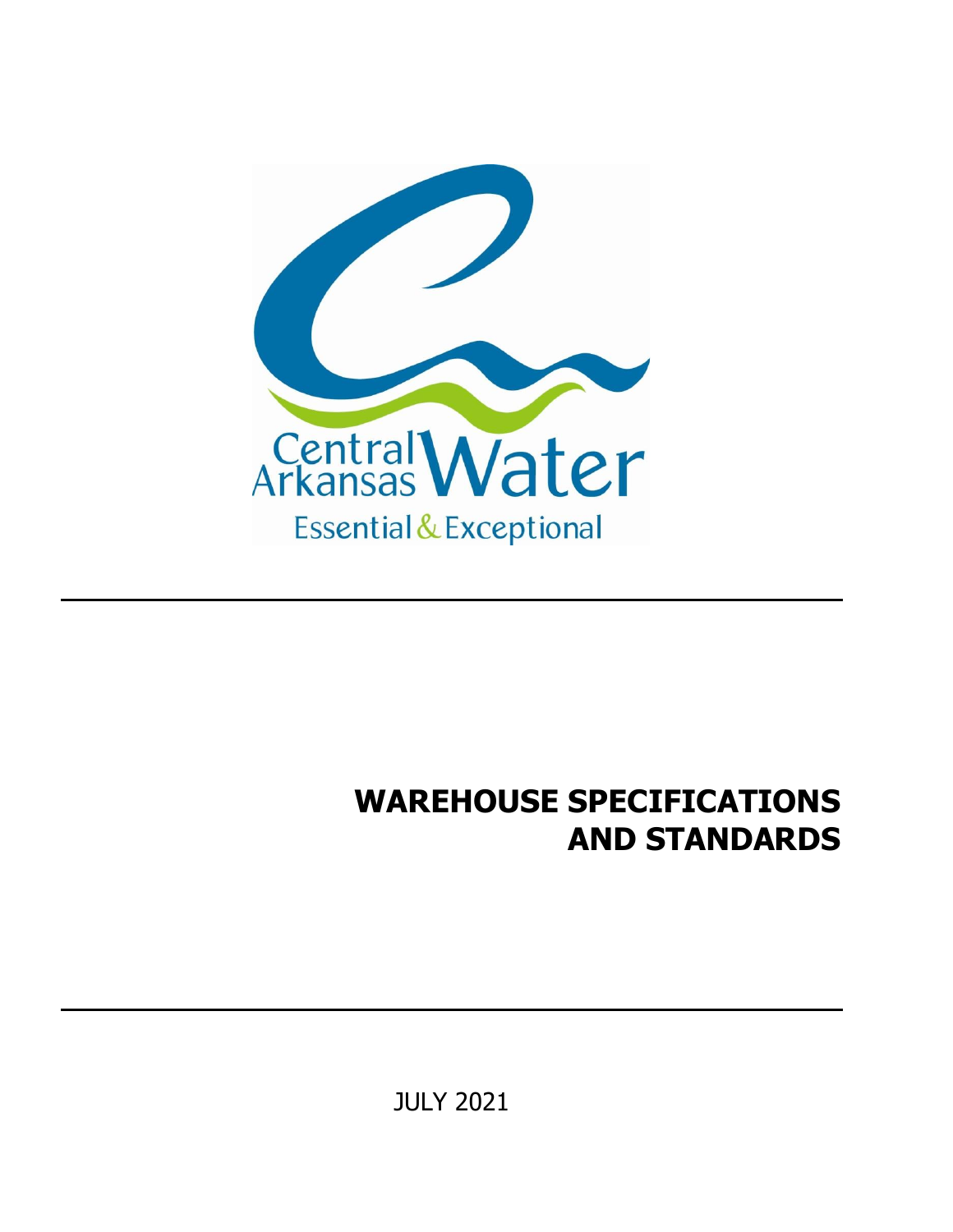## WAREHOUSE SPECIFICATIONS

This list contains our specifications for parts that are not listed in the CAW Engineering Construction Specifications. Items will be listed in three separate forms. If an item is listed as **ONLY**, that is the only brand name that is acceptable. If an item is listed with a generic description then any brand name is acceptable as long as it meets the applied description. If an item is listed with a manufacture number and the words **OR EQUIVALANT**, then any brand name is acceptable as long as it meets the applied description; in this case we supply a manufacturer's number as a point of reference only.

Examples:

TO1175 – Ratchet, ½" Drive 10" –JHWS-53EHA ONLY **This means we will accept only the Snap On JHWS-53EHA ratchet.**

TO1120 – Ball Pein 32oz OE

## **This means we will accept any manufacturer's 32oz Ball Pein hammer. OR EQUIVALANT**

Any vendor is acceptable as a source of supply for items listed.

If there is any doubt if the vendor is furnishing an equivalent item, have the vendor supply a sample to the warehouse for evaluation.

## **OE = OR EQUIVALENT**

- TS0145 WASP SPRAY BEEBOPPER **ONLY**
- TS0015 STREET BROOM WEILER 42033 **OE**
- TS0020 BROOM HANDLE SOLID HARDWOOD **ONLY**
- TS0060 JUMPER CABLES 16' NAPA 782-5253 **OE**
- TS0040 GAS CAN/RED 5 GALLON JUSTRITE 10821 **ONLY**
- TS0035 GAS CAN/RED 3 GALLON JUSTRITE 10721 **ONLY**
- TS0075 LOAD BINDER LEBUS R-7 **ONLY**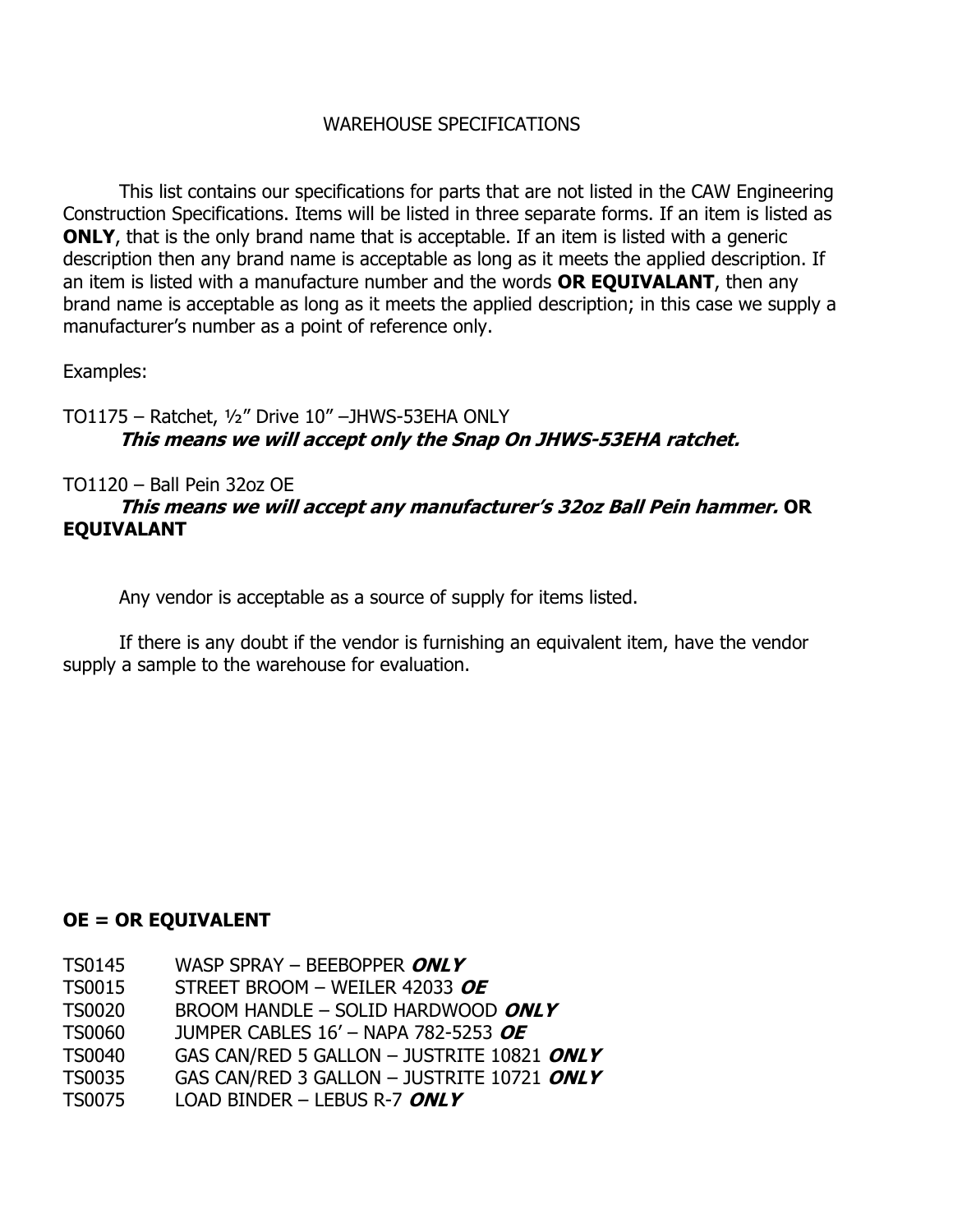| <b>TS0150</b> | WATER COOLER 1 GALLON - RUBBERMAID 1560 ONLY          |
|---------------|-------------------------------------------------------|
| <b>TS0155</b> | WATER COOLER 3 GALLON - RUBBERMAID 1683 ONLY          |
| <b>TS0160</b> | WATER COOLER 5 GALLON - RUBBERMAID 1685 ONLY          |
| <b>TS0080</b> | AQUA MAGNETIC LOCATOR                                 |
| <b>TS0085</b> | LOCATOR SPHERE 3M 1403-XR ONLY                        |
| <b>TS0070</b> | LANTERN - RAYOVAC LED BEHPLN6V-BTA ONLY               |
| <b>TS0170</b> | <b>WD-40</b>                                          |
| <b>TS0055</b> | BECKSON HAND PUMP 136PF-6 ONLY                        |
| <b>TS0090</b> | COMBINATION LOCK - MASTER 178BLK ONLY                 |
| <b>TS0100</b> | PIPE DOPE - ANTI-SEIZE TUF-SET 56018 ONLY             |
| <b>TS0045</b> | GREASE GUN - ALEMITE 500 OE                           |
| <b>TS0135</b> | TAPPING GREASE - MUELLER 88366 ONLY                   |
| <b>TS0065</b> | EXTENSION LADDER 16' - GREEN BULL 606216 OE           |
| <b>TS0125</b> | SONOSCOPE - POLLARD P679 ONLY                         |
| TO1410        | WIRE BRUSH - WEILER 44063                             |
| TO1045        | 3/4" X 12" W/HAND GUARD                               |
| <b>TO1225</b> | SHUT OFF TOOL - WHEELER REX - COPPER #85/PVC #75 ONLY |
| TO1050        | SAN ANGELO BAR 72" - AMES TRUE TEMPER OF              |
| TO1380        | TUBING CUTTER - RIDGID #20 ONLY                       |
| TO1385        | TUBING CUTTER - RIDGID #15 ONLY                       |
| TO1390        | TUBING CUTTER PVC - WHEELER REX 7290 ONLY             |
| TO1130        | JACKHAMMER BITS 1 1/8" SHAFT                          |
| TO1070        | FILE 12" BASTARD CUT                                  |
| TO1075        | FERRIER'S RASP - NICHOLSON 18155 ONLY                 |
| TO1090        | DRILLED FLARING TOOL 3/4" - MUELLER H-18005 ONLY      |
| TO1095        | DRILLED FLARING TOOL 1" - MUELLER H-18005 ONLY        |
| <b>TO1080</b> | FLARING TOOL 3/4" - MUELLER H-18000 ONLY              |
| TO1085        | FLARING TOOL 1" - MUELLER H-18000 ONLY                |
| TO1105        | HACKSAW - LENOX 12132-HT50 ONLY                       |
| TO1115        | <b>BRASS HAMMER 3LB</b>                               |
| TO1120        | <b>BALL PEIN HAMMER 320Z</b>                          |
| TO1125        | <b>SLEDGE HAMMER 8LB</b>                              |
| TO1015        | <b>BARRELL LOCK KEY - BROOKS ONLY</b>                 |
| TO1135        | <b>MAGNETIC TORPEDO LEVEL</b>                         |
| <b>TO1145</b> | SLIP JOINT PLIERS - PROTO 278                         |
| <b>TO1150</b> | CHANNEL LOCK PLIERS - 420 ONLY                        |
| <b>TO1155</b> | CHANNEL LOCK PLIERS - 430 ONLY                        |
| TO1160        | CHANNEL LOCK PLIERS - 440 ONLY                        |
| TO1165        | ASPHALT RAKE - AMES TRUE TEMPER 63125 OF              |
| TO1170        | DIRT RAKE - KODIAK 51129100 OE                        |
| TO1190        | SCREWDRIVER 4" - STANLEY 66-174 ONLY                  |
| TO1195        | SCREWDRIVER 10" - STANLEY 66-170 ONLY                 |
| TO1200        | SCREWDRIVER 12" - STANLEY 66-172 ONLY                 |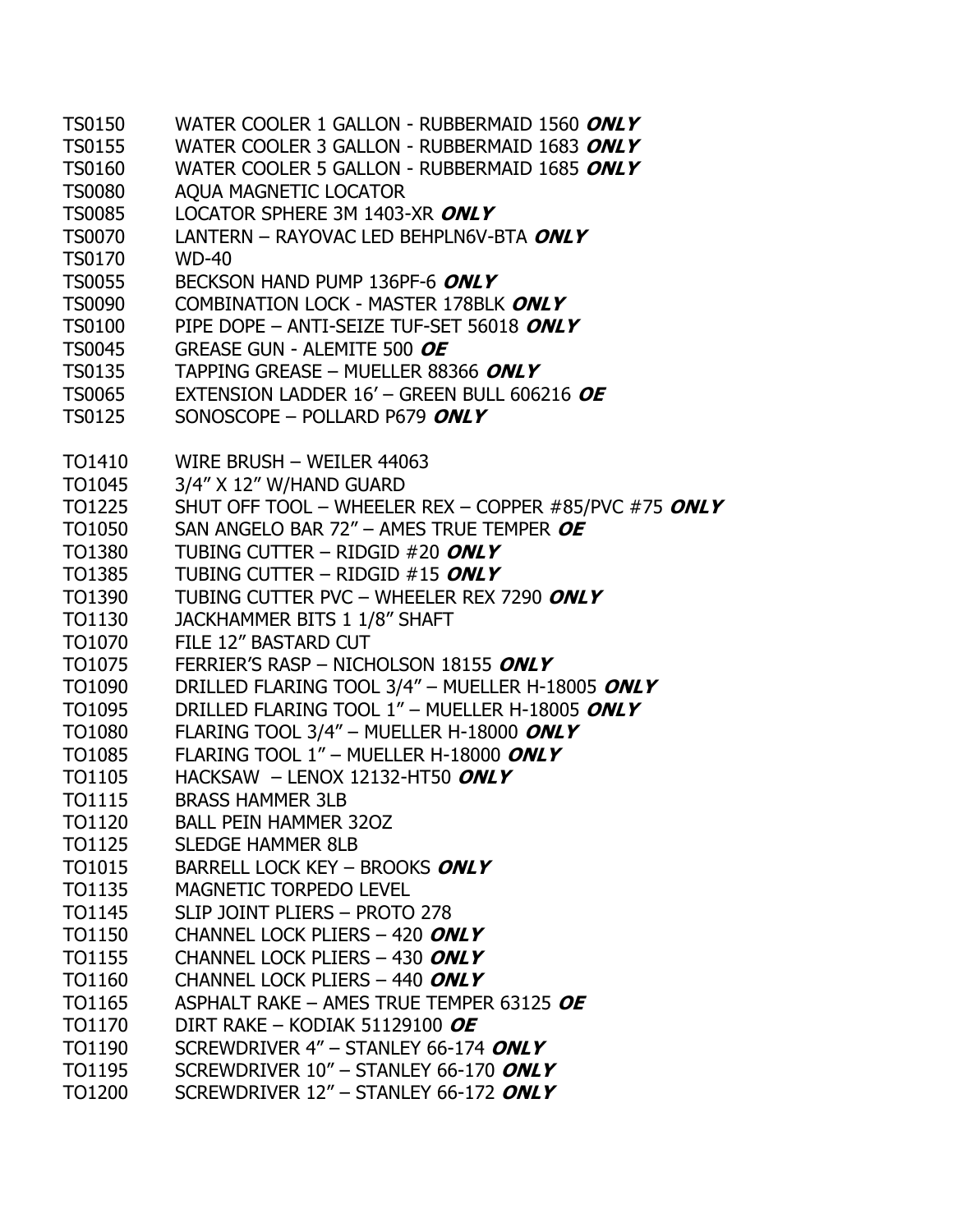| TO1210        | SQUARE POINT SHOVEL - KODIAK 44000 ONLY           |
|---------------|---------------------------------------------------|
| TO1205        | ROUND POINT SHOVEL - KODIAK 1558300 ONLY          |
| TO1220        | TRENCHING SHOVEL - KODIAK 1556600 ONLY            |
| TO1215        | DRAIN SPADE - UNION TOOLS 47108 ONLY              |
|               | ALL STANDARD AND DEEP WELL SOCKETS ARE 1/2" DRIVE |
|               | 6 POINT ONLY                                      |
| TO1370        | MEASURING TAPE 25' - LUFKIN HV1425                |
| TO1375        | MEASURING TAPE 100' - LUFKIN 706L                 |
| <b>TO1500</b> | STRAIGHT PIPE WRENCH $10''$ – RIDGID ONLY         |
| TO1505        | STRAIGHT PIPE WRENCH 12" - RIDGID ONLY            |
| TO1510        | STRAIGHT PIPE WRENCH 14" - RIDGID ONLY            |
| TO1515        | STRAIGHT PIPE WRENCH 18" - RIDGID ONLY            |
| TO1520        | STRAIGHT PIPE WRENCH 24" - RIDGID ONLY            |
| TO1175        | RATCHET 1/2" DRIVE 10" WILLIAMS S-52EHA -ONLY     |
| <b>TO1185</b> | RATCHET EXTENTSION 1/2" DRIVE X 6"                |
| TO1525        | END PIPE WRENCH $10''$ – RIDGID ONLY              |
| TO1530        | END PIPE WRENCH $14''$ - RIDGID ONLY              |
| <b>TO1180</b> | RATCHET 1/2" DRIVE 15" - WILLIAMS S-52EHLA ONLY   |
| TO1415        | <b>ADJUSTABLE WRENCH 10"</b>                      |
| TO1420        | <b>ADJUSTABLE WRENCH 12" -AT212VS</b>             |
| TO1425        | <b>ADJUSTABLE WRENCH 15"</b>                      |
| TO1430        | <b>ADJUSTABLE WRENCH 18"</b>                      |
| TO1435        | FIRE HYDRANT WRENCH - POLLARD 66602 OE            |
| TO1545        | COMBINATION RATCHET WRENCH - REED L4N1 ONLY       |
| TO1540        | RATCHET WRENCH 3/4" X 7/8"                        |
| TO1535        | RATCHET WRENCH 5/8" X 11/16"                      |
| TO1440        | <b>COMBINATION WRENCH 1/2"</b>                    |
| TO1445        | <b>COMBINATION WRENCH 9/16"</b>                   |
| TO1450        | <b>COMBINATION WRENCH 5/8"</b>                    |
| TO1455        | <b>COMBINATION WRENCH 11/16"</b>                  |
| TO1460        | <b>COMBINATION WRENCH 3/4"</b>                    |
| TO1465        | <b>COMBINATION WRENCH 7/8"</b>                    |
| TO1470        | <b>COMBINATION WRENCH 13/16"</b>                  |
| TO1475        | <b>COMBINATION WRENCH 15/16"</b>                  |
| TO1480        | <b>COMBINATION WRENCH 1"</b>                      |
| TO1485        | <b>COMBINATION WRENCH 1 1/6"</b>                  |
| TO1490        | <b>COMBINATION WRENCH 1 1/8"</b>                  |
| TO1495        | <b>COMBINATION WRENCH 1 1/4"</b>                  |
| TO1005        | ALLEN WRENCH SET - EKLIND 20511 OF                |
| TO1100        | PRESSURE GAUGE - WATTS 276H300 ONLY               |
| TO1100        | PRESSURE GAUGE - SEAL FAST, INC G253001PSS ONLY   |
|               |                                                   |
| TO1020        | DRILL AND TAP BIT - MUELLER 680528 OE             |
| TO1025        | DRILL BIT 1 7/8" – MUELLER 36069 OE               |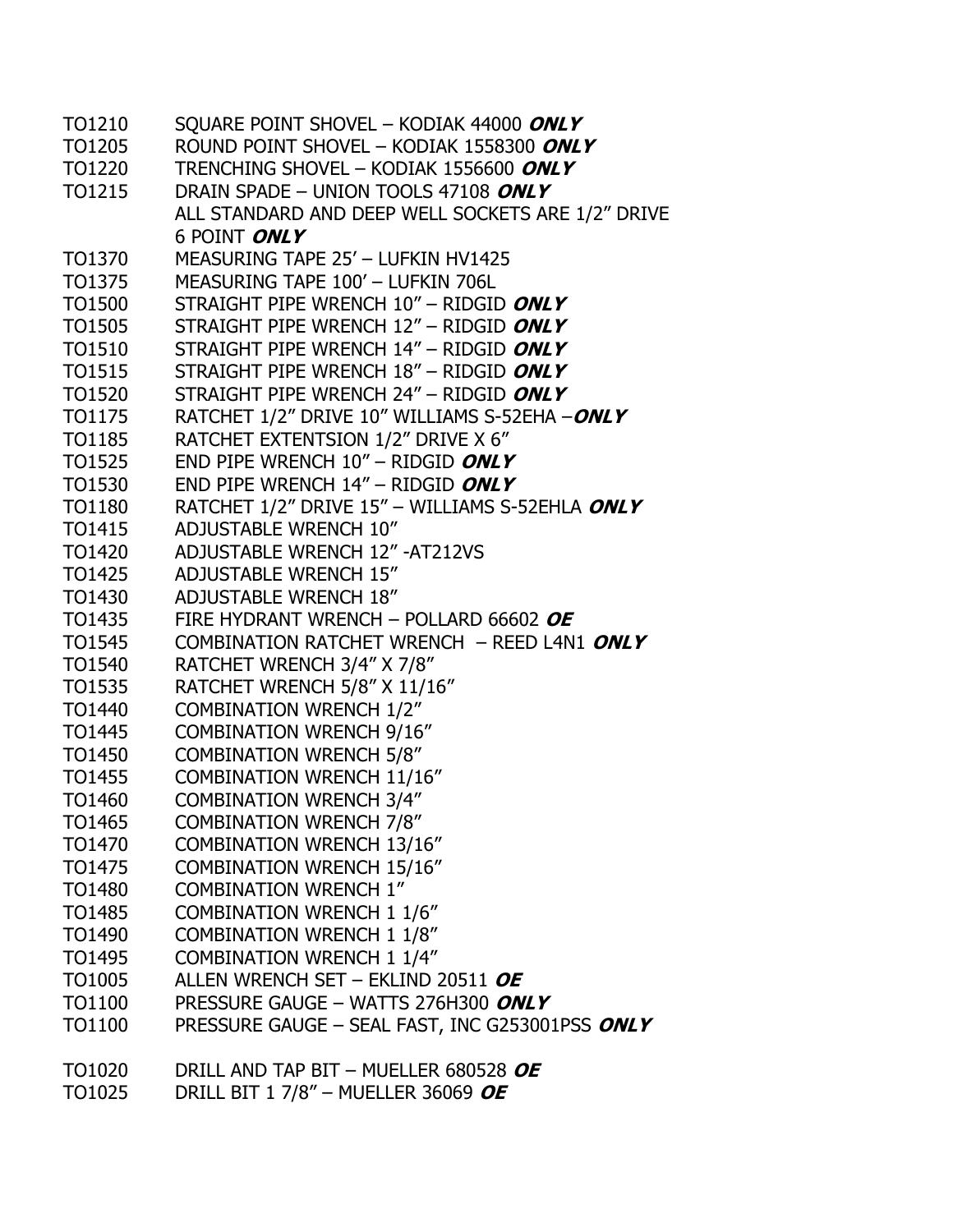PA2005 MARKING PAINT AND CHALK BLUE PAINT – AERVOE 254 **ONLY** WHITE PAINT – AERVOE 255 **ONLY** BLUE CHALK – AERVOE 214 **ONLY** WHITE CHALK – AERVOE 215 **ONLY** SEXXXX HIP BOOTS SIZE 7-13 – METATARSAL **ONLY** SEXXXX KNEE BOOTS SIZE 7-13 – METATARSAL **ONLY** SE3175 FLUORESCENT GREEN SAFETY VEST – RADIANS SV83GM **ONLY** SE3175 SIZE SMALL SV83GM **ONLY** SE3175 SIZE MEDIUM SV83GM **ONLY** SE3175 SIZE LARGE SV83GM **ONLY** SE3175 SIZE X-LARGE SV83GM **ONLY** SE3175 SIZE XX-LARGE SV83GM **ONLY** SE3175 SIZE XXX-LARGE SV83GM **ONLY** SE3170 GOGGLES – CREWS 2410 **ONLY** SE3160 TINTED SAFETY GLASSES – CATALYST EOBS20S **ONLY** SE3160 CLEAR SAFETY GLASSES – CATALYST EOBS10S **ONLY** SE3035 HARDHAT WHITE/YELLOW – BULLARD C33 **ONLY** SE3035 HARDHAT WHITE/YELLOW – AMERICAN ALSAFE SENTRY III **ONLY** SE3115 RAINSUIT TOP MEDIUM – TINGLEY J23122.M **ONLY** SE3115 RAINSUIT TOP LARGE – TINGLEY J23122.L **ONLY** SE3115 RAINSUIT TOP X LARGE – TINGLEY J23122.XL **ONLY** SE3115 RAINSUIT TOP XX LARGE – TINGLEY J23122.XXL **ONLY** SE3115 RAINSUIT TOP XXX LARGE – TINGLEY J23122.XXXL **ONLY** SE3110 KNEE PADS – OK1 KP-310 **OE** SE3140 RAINSUIT BOTTOM MEDIUM – TINGLEY O23122.M **ONLY** SE3140 RAINSUIT BOTTOM LARGE – TINGLEY O23122.L **ONLY** SE3140 RAINSUIT BOTTOM X LARGE – TINGLEY O23122.XL **ONLY** SE3140 RAINSUIT BOTTOM XX LARGE – TINGLEY O23122.XXL **ONLY** SE3140 RAINSUIT BOTTOM XXX LARGE – TINGLEY O23122.XXXL **ONLY** SE3030 G-TEK MAXIFLEX II – 34-875/M **ONLY** SE3030 G-TEK MAXIFLEX II – 34-875/L **ONLY** SE3030 G-TEK MAXIFLEX II – 34-875/XL **ONLY** SE3030 G-TEK MAXIFLEX II – 34-875/XXL **ONLY** SE3025 LEATHER GLOVES MEDIUM – MEMPHIS 3110M **ONLY** SE3025 LEATHER GLOVES LARGE – MEMPHIS 3110L **ONLY** SE3025 LEATHER GLOVES X LARGE – MEMPHIS 3110XL **ONLY** SE3025 LEATHER GLOVES XX LARGE – MEMPHIS 3211XXL **ONLY** SE3025 LEATHER GLOVES LINED MEDIUM – MEMPHIS 3150M **ONLY** SE3025 LEATHER GLOVES LINED LARGE – MEMPHIS 3150L **ONLY** SE3025 LEATHER GLOVES LINED X LARGE – MEMPHIS 3150XL **ONLY** SE3010 EAR PROTECTORS – VIKING V3 **ONLY**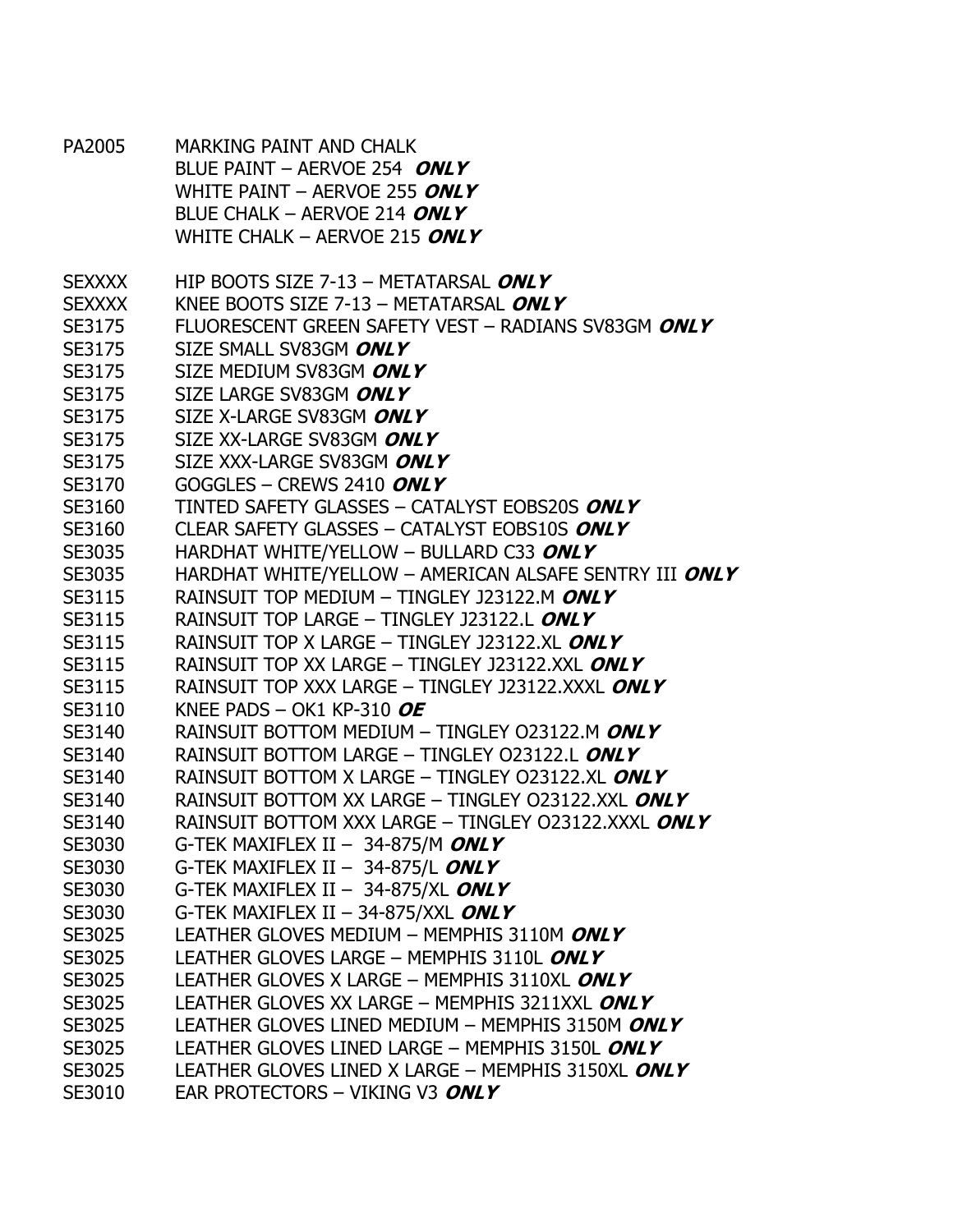CL110309 6" BELL JOINT CLAMP DI – 274-00000690-000 - **ONLY** CL110310 8" BELL JOINT CLAMP DI – 274-00000905-000 - **ONLY** CL110311 10" BELL JOINT CLAMP DI – 274-00001110-000 - **ONLY** CL110312 12" BELL JOINT CLAMP DI – 274-00001320-000 - **ONLY** CL110314 14" BELL JOINT CLAMP DI – 274-00001530-000 - **ONLY** CL110316 16" BELL JOINT CLAMP DI – 274-00001740-000 - **ONLY** CL110318 18" BELL JOINT CLAMP DI – 274-00001950-000 - **ONLY** CL110320 20" BELL JOINT CLAMP DI – 274-00002160-000 - **ONLY** CL110324 24" BELL JOINT CLAMP DI – 274-00002580-000 - **ONLY** CL110330 30" BELL JOINT CLAMP DI – 274-00003174-000 - **ONLY** CL110909 6" BELL JOINT CLAMP PVC – FBC-663 - **ONLY** CL110910 8" BELL JOINT CLAMP PVC – FBC-863 - **ONLY** CL330706 2" X 7" COLLAR CLAMP – 229-00023807-000 - **ONLY** CL300301 1/2" X 3" HALF CIRCLE CLAMP – 245-00008403-000 - **ONLY** CL300601 1/2" X 6" HALF CIRCLE CLAMP – 245-00008406-000 - **ONLY** CL300303 3/4" X 3" HALF CIRCLE CLAMP – 245-00010503-000 - **ONLY** CL300603 3/4" X 6" HALF CIRCLE CLAMP – 245-00010506-000 - **ONLY** CL300604 1" X 6" HALF CIRCLE CLAMP – 245-00013206-000 - **ONLY** CL300306 2" X 3" HALF CIRCLE CLAMP – 245-00023803-000 - **ONLY** CL300606 2" X 6" HALF CIRCLE CLAMP – 245-00023806-000 - **ONLY** CL310301 1/2" X 3" FULL CIRCLE CLAMP – 244-00008403-000 - **ONLY** CL310601 1/2" X 6" FULL CIRCLE CLAMP – 244-00008406-000 - **ONLY** CL310303 3/4" X 3" FULL CIRCLE CLAMP – 244-00010503-000 - **ONLY** CL310603 3/4" X 6" FULL CIRCLE CLAMP – 244-00010506-000 - **ONLY** CL310304 1" X 3" FULL CIRCLE CLAMP – 244-00013203-000 - **ONLY** CL310604 1" X 6" FULL CIRCLE CLAMP – 244-00013206-000 - **ONLY** CL310306 2" X 3" FULL CIRCLE CLAMP – 244-00023803-000 - **ONLY** CL320706 2" X 7" REPAIR CLAMP – 226-00023807-000 - **ONLY** CL321006 2" X 10" REPAIR CLAMP – 226-00023810-000 - **ONLY** CL321206 2" X 12" REPAIR CLAMP – 226-00023812-000 - **ONLY** CL321506 2" X 15" REPAIR CLAMP – 226-00023815-000 - **ONLY** CL320307 2 1/2" X 7" REPAIR CLAMP – 226-00027507-000 - **ONLY** CL32910707 3" x 7" Repair Clamp PVC DI AC, QCRD-07-0425-001EX – **ONLY**

CL32090707 3" X 7" REPAIR CLAMP PVC – 226-00035007-000 - **ONLY** CL32090708 4" X 7" REPAIR CLAMP PVC – 226-00045007-000 - **ONLY** CL32091208 4" X 12" REPAIR CLAMP PVC – 226-00041012-000 - **ONLY** CL32090709 6" X 7" REPAIR CLAMP PVC – 226-00066307-000 - **ONLY**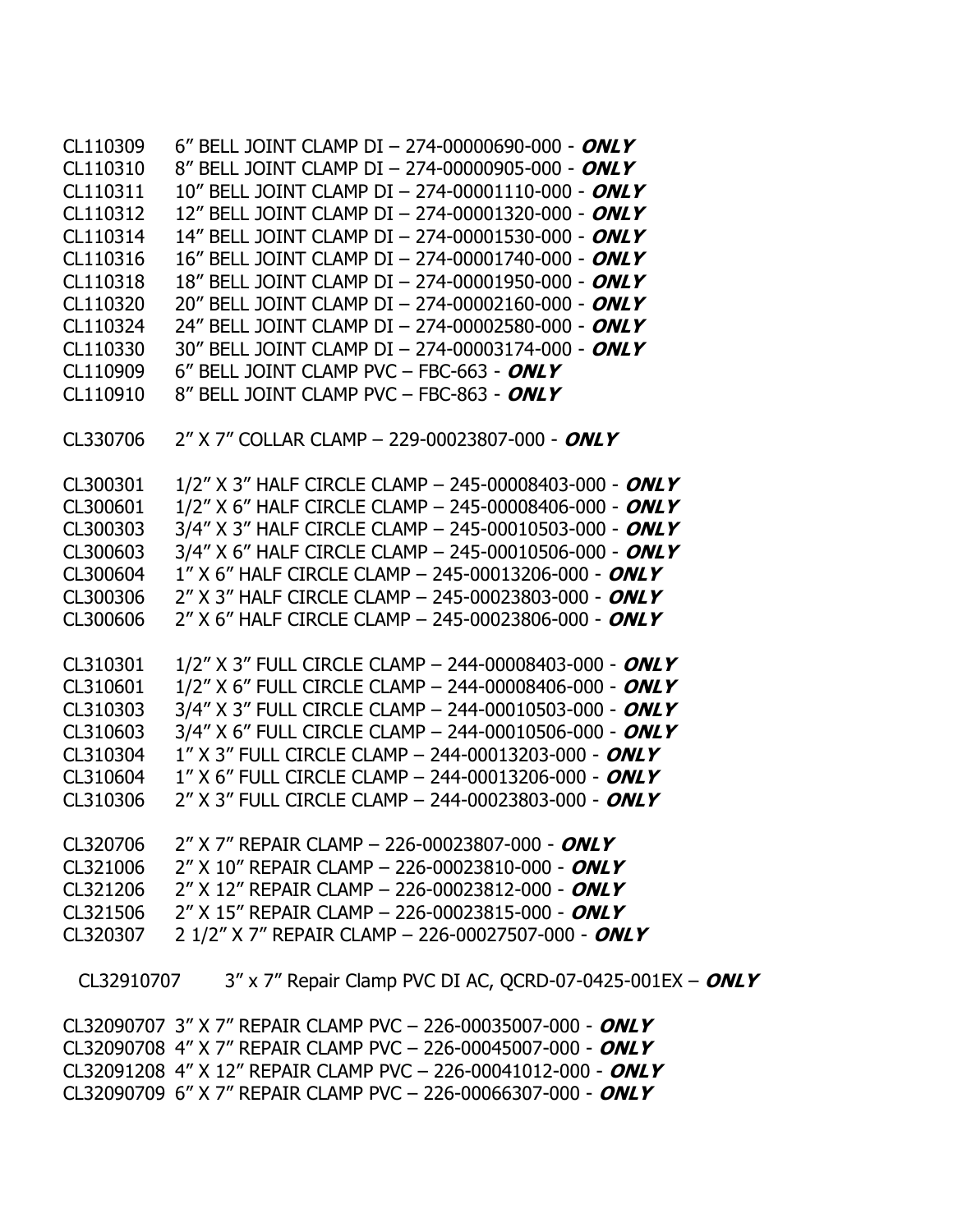CL34140709 6" X 7" X 1" CC TAPPED CLAMP – 238-00069007-009 - **ONLY** CL34140710 8" X 7" X 1" CC TAPPED CLAMP – 238-000-05007-009 - **ONLY** CL34141012 12" X 10" X 1" CC TAPPED CLAMP – 238-00132010-009 - **ONLY**

CL32010707 3" X 7" REPAIR CLAMP AC – 226-00040007-000 - **ONLY** CL32010708 4" X 7" REPAIR CLAMP AC – 226-00050007-000 - **ONLY** CL32010709 6" X 7" REPAIR CLAMP AC – 226-00071007-000 - **ONLY** CL32010710 8" X 7" REPAIR CLAMP AC – 226-00094007-000 - **ONLY** CL3203010709 6" X 7" REPAIR CLAMP DI-AC – 227-00069007-000 - **ONLY** CL3203011209 6" X 12" REPAIR CLAMP DI-AC – 227-00069015-000 - **ONLY** CL3203013009 6" X 30" REPAIR CLAMP DI-AC – 227-00069020-000 - **ONLY** CL3203010710 8" X 7" REPAIR CLAMP DI-AC – 227-00090507-000 - **ONLY** CL3203011510 8" X 15" REPAIR CLAMP DI-AC – 227-00090515-000 - **ONLY** CL3203012010 8" X 20" REPAIR CLAMP DI-AC – 227-00090520-000 - **ONLY** CL3203011012 12" X 10" REPAIR CLAMP DI-AC–227-00132010-000 - **ONLY** CL3203011512 12" X 15" REPAIR CLAMP DI-AC–227-00132015-000 - **ONLY** CL3203012012 12" X 20" REPAIR CLAMP DI-AC–227-00132020-000 - **ONLY**

CL32090710 8" X 7" REPAIR CLAMP PVC – 226-00086307-000 - **ONLY** CL32030707 3" X 7" REPAIR CLAMP DI – 226-00037507-000 - **ONLY** CL32030708 4" X 7" REPAIR CLAMP DI – 226-00048007-000 - **ONLY** CL32030709 6" X 7" REPAIR CLAMP DI – 226-00069007-000 - **ONLY** CL32031209 6" X 12" REPAIR CLAMP DI – 226-00069012-000 - **ONLY** CL32031509 6" X 15" REPAIR CLAMP DI – 226-00069015-000 - **ONLY** CL32032009 6" X 20" REPAIR CLAMP DI – 226-00069020-000 - **ONLY** CL32030710 8" X 7" REPAIR CLAMP DI – 226-00090507-000 - **ONLY** CL32031510 8" X 15" REPAIR CLAMP DI – 226-00090515-000 - **ONLY** CL32032010 8" X 20" REPAIR CLAMP DI – 226-00090520-000 - **ONLY** CL32030711 10" X 7" REPAIR CLAMP DI – 226-00111007-000 - **ONLY** CL32031011 10" X 10" REPAIR CLAMP DI – 226-00111010-000 - **ONLY** CL32031511 10" X 15" REPAIR CLAMP DI – 226-00111015-000 - **ONLY** CL32030712 12" X 7" REPAIR CLAMP DI – 226-00132007-000 - **ONLY** CL32031212 12" X 12" REPAIR CLAMP DI – 226-00132012-000 - **ONLY** CL32031512 12" X 15" REPAIR CLAMP DI – 226-00132015-000 - **ONLY** CL32031514 14" X 15" REPAIR CLAMP DI – 228-20150715-000 - **ONLY** CL32031516 16" X 15" REPAIR CLAMP DI – 228-20171515-000 - **ONLY** CL32031518 18" X 15" REPAIR CLAMP DI – 228-20192315-000 - **ONLY** CL32031020 20" X 10" REPAIR CLAMP DI – 228-20215215-000 - **ONLY** CL32031524 24" X 15" REPAIR CLAMP DI – 228-30257015-000 - **ONLY**

CL32091209 6" X 12" REPAIR CLAMP PVC – 226-00066312-000 - **ONLY** CL32091509 6" X 15" REPAIR CLAMP PVC – 226-00066315-000 - **ONLY**